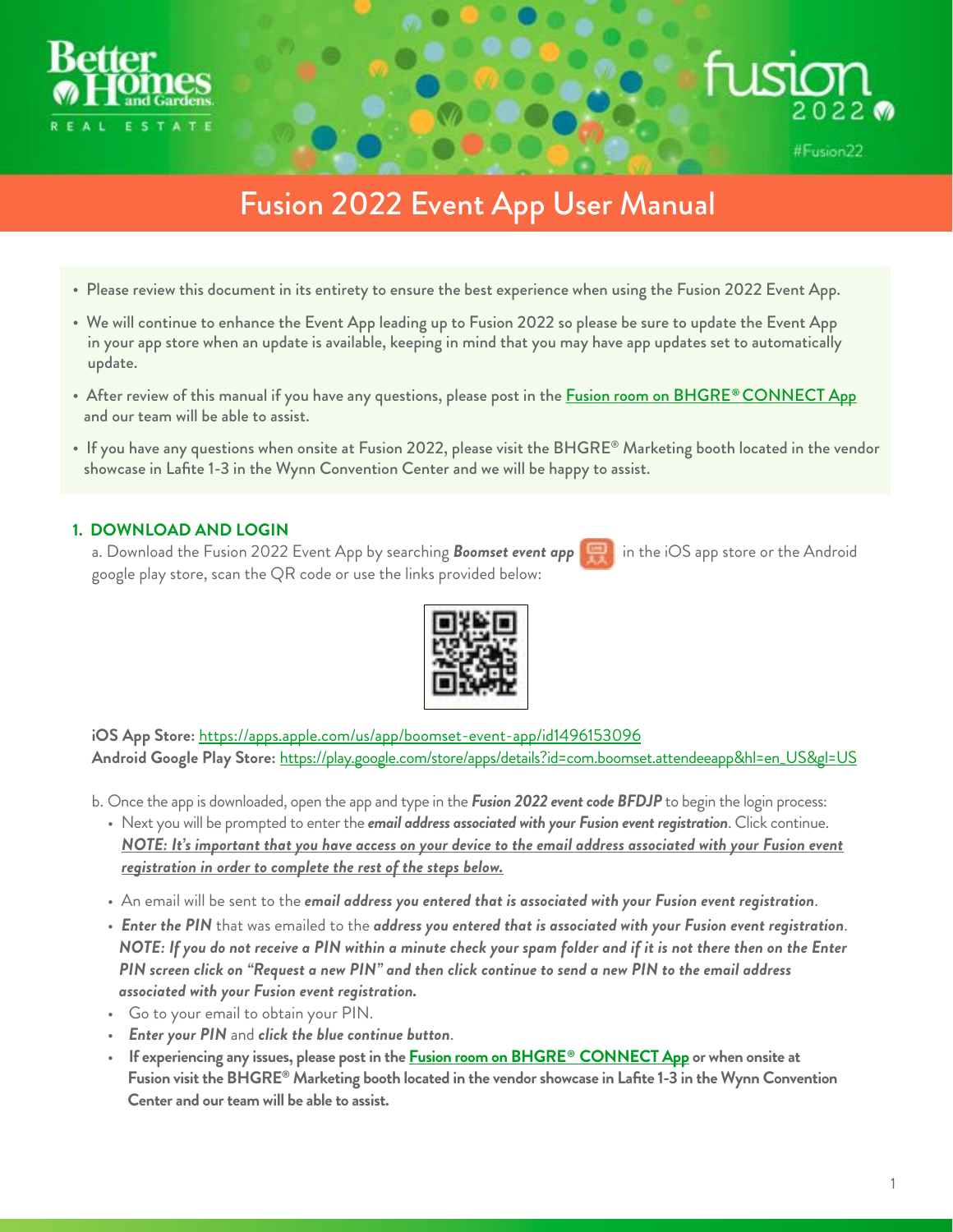## **2. HOME SCREEN**

### **a. Attendee Profile**

Once logged in, you'll be navigated to the home screen of the Event App. Located at the top right-hand corner is your **Attendee Profile** – click on the green circle icon with your initials (ex. **)**.

Your *Attendee Profile* is where you can:

- I. Add a picture If you wish you to add your profile picture click on Personal Information and under the gray circle with your initials you will click on *Edit Photo.* This will allow you to choose a picture directly from your existing photo gallery on your device or take a photo right on the spot to add.
- II. In your *Attendee Profile*, you can edit your Company/Organization. *NOTE: you will not be able to change your name for security reasons.*
- III. Details on how to make your attendee profile visible or private noted in section 6b below.
- IV. If you wish to *Sign Out* of the *Event App* completely you will find this option under your *Attendee Profile* at the bottom of the screen. *NOTE: When logging back in you will need to "Request a new PIN" as you did in section 1 above.*

#### **b. Your Personal Schedule**

I. From the home screen, click on the calendar icon **in** in the top right corner. Once you begin to build your Personal Schedule, this is where you will see your full list of sessions. *NOTE: Individual Fusion sessions cannot be added to your personal calendar on your device and will only be visible via the Personal Schedule in the Fusion Event App Personal Schedule area.*

### **c. Direct Messages**

I. From the home screen, once you connect with an attendee, click on the chat bubble icon  $\odot$  in the top right corner to send messages with those attendees you have connected with directly. *NOTE: Further details on how to connect directly with an attendee can be found under section 6c below.*

### **d. Event Chat**

- I. Scroll down to the bottom of the home screen, under INFO, click *Event Chat*.
- II. The *Event Chat* section is where messages are posted that will be shared with everyone using the *Fusion 2022 Event App*. *NOTE: This section is not for private messages. Reference section c. above and 6c below for details on direct messaging.*
- III. In this section keep an eye out for important event messages and updates!

### **e. Add the Fusion 2022 event to your Calendar**

- I. Scroll to the bottom of the home screen, under INFO, click *Add to Calendar*.
- II. In this section you can add the Fusion 2022 event itself into your personal calendar on your device. *NOTES:*
	- **This will add a full day calendar block on your personal calendar from February 22-24. Individual sessions will not be added and are unable to be added to your personal calendar.**
	- **If you receive an alert message you must go into your device settings and under the Event App, click on the toggle next to Calendars to allow the Event App to access your calendar.**
	- **This feature may not be compatible with all Google devices.**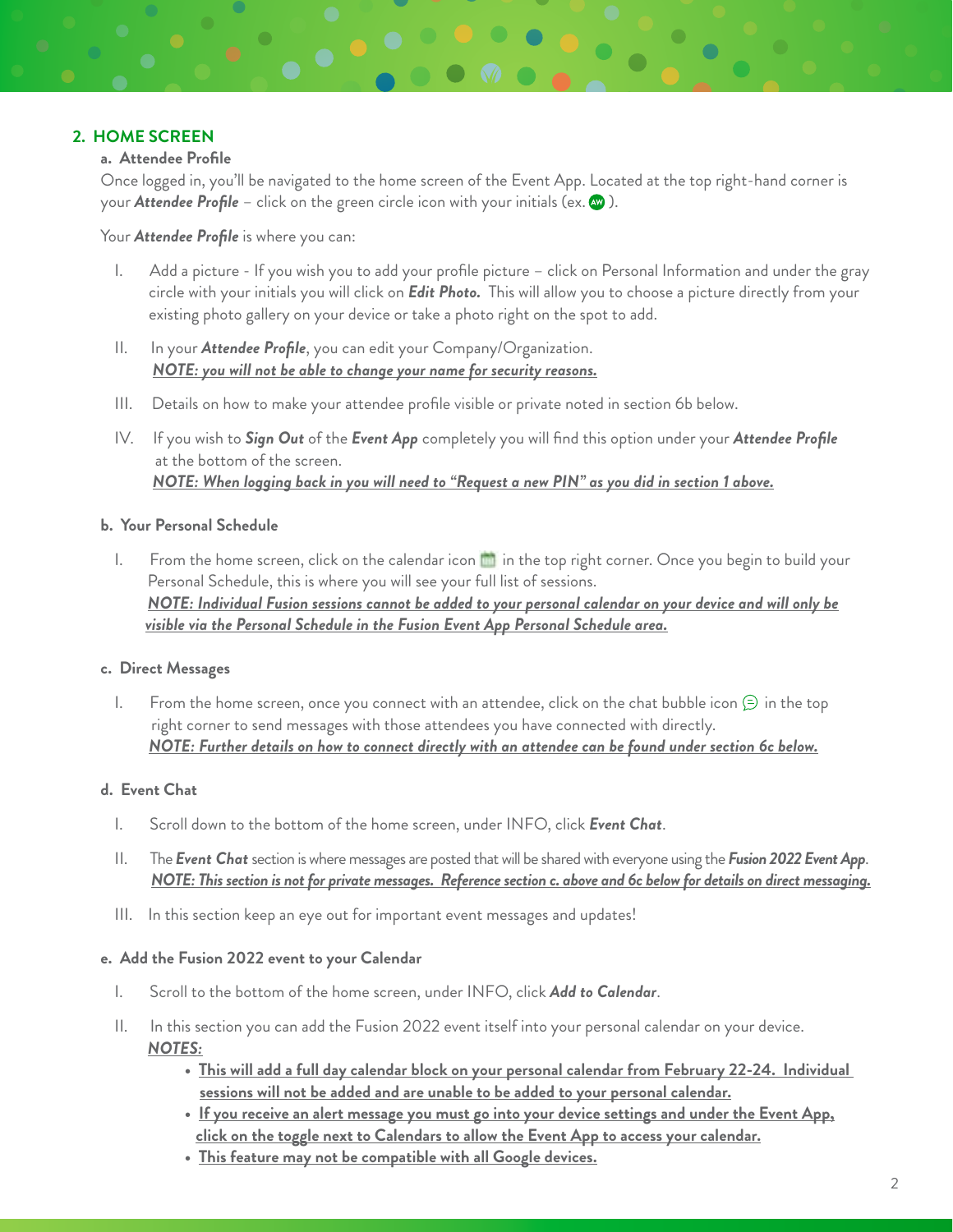## **3. MENU OVERVIEW**

- a.From the home screen, you can use the menu button at the top left to navigate to other sections of the app, curated specifically for Fusion 2022. Here you will find sections for:
	- i. Home
	- ii. Agenda
	- iii. Speakers
	- iv. Attendees
	- v. Sponsors
	- vi. Map

## **4. AGENDA SECTION**

a. The Fusion 2022 agenda can be found using the menu button at the top left of the home screen. You can view *All Sessions* via the first tab. You can also view sessions by each event day. You are also able to view your selected sessions under *My Sessions*.

*NOTE: There are two places to view your selected schedule, those areas are My Sessions and your Personal Schedule described in section 2b above. These areas will be the same list of sessions that you have selected to add to your schedule.*

b. If you are looking for a specific session, you can use the search or filter icon  $\bigtriangledown$  located at the top right of the *Agenda Section*.

## *NOTES:*

- **Session times are adjusted based on the time zone where your device is located. Please be sure that you are taking this into consideration when planning out each day.**
- **The time will adjust to Pacific Time when you are onsite at Fusion in Las Vegas. Ex: if your home o!ce is in Eastern Standard Time, the event app will display everything in Eastern Standard Time until you arrive to the event.**
- **If needed you can view the correct times of the sessions via the [Fusion event website here.](https://eventsbhgre.com/fusion-2022/agenda/)**
- c. Use the *Add Me* button to add a session to your *Personal Schedule & My Sessions* (referenced in section 2b above). This will enable you to curate your own schedule based on your planning and preferences to have a better onsite experience.

# *NOTES:*

- **This does not add those sessions to your Gmail, Outlook, etc calendar. But within the app, you will have a personalized list of sessions you have selected to know where to go next.**
- **It will show "You're registered" once a session is added to your schedule. Please be aware that sessions are on a first come, first serve basis and "You're registered" just confirms that you have added the session to your schedule.**
- d. To learn more about a session's content, click on the session title you will see the title of the session, session description, and the track it is associated with. In the top right corner, it will note that you are *Attending* if you have already added it to your *Personal Schedule & My Sessions* or it will have an *Add Me* button if you wish to add it to your *Personal Schedule & My Sessions*.